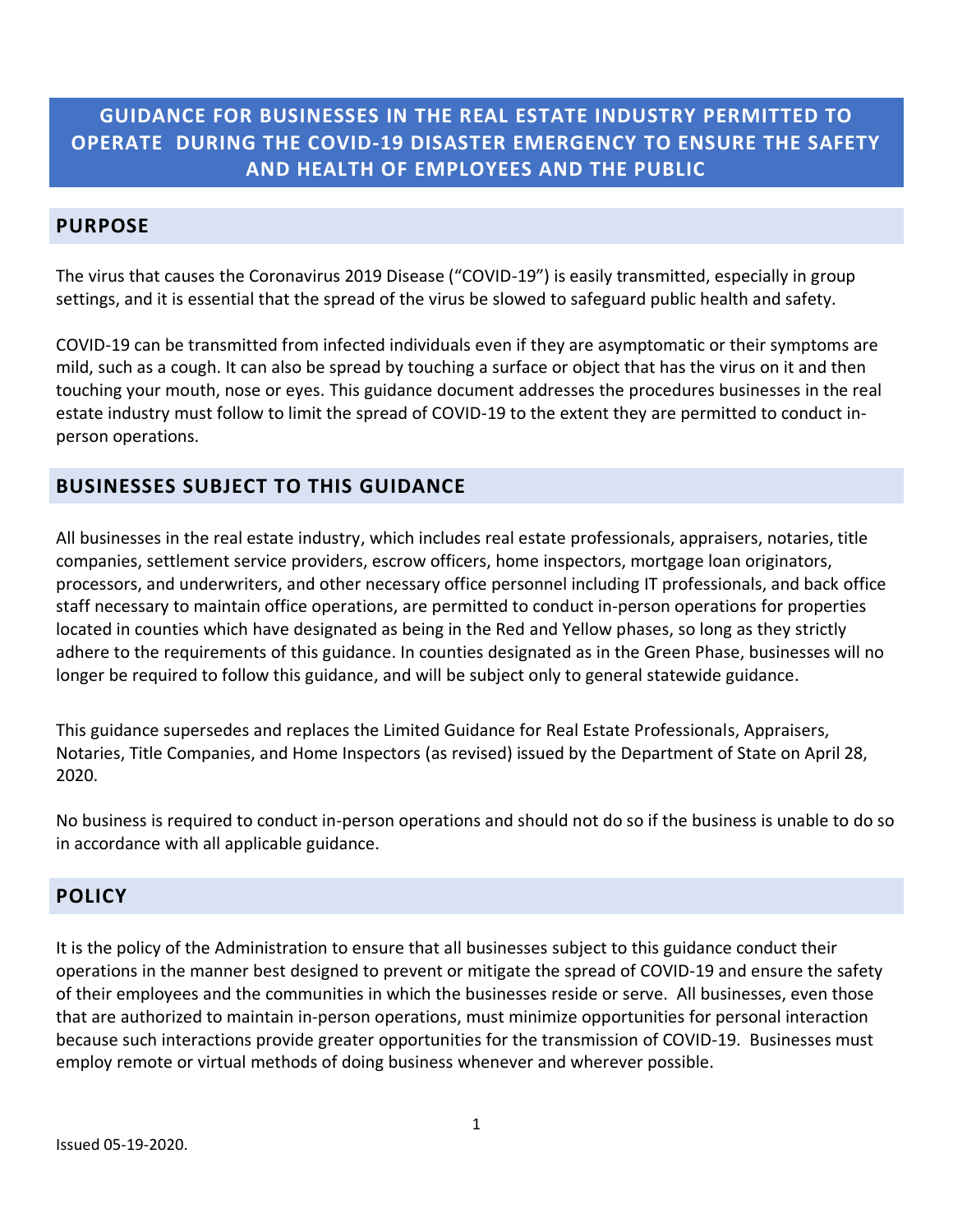#### **PROTECTING EMPLOYEES AND THE PUBLIC**

All businesses and employees in the real estate industry authorized to conduct in-person activities pursuant to this guidance must do the following:

- Follow all applicable provisions of the Guidance for Businesses Permitted to Operate During the COVID-19 Disaster Emergency to Ensure the Safety and Health of Employees and the Public, available [here,](https://www.governor.pa.gov/wp-content/uploads/2020/05/20200504-COVID-19-Business-Guidance.pdf) including, but not limited to, telework requirements, provisions requiring that every person present at a work site, business location, or property offered for sale, wear masks/face coverings, and provisions requiring the establishment of protocols for execution upon discovery that the business has been exposed to a person who is a probable or confirmed case of COVID-19.
- Utilize separate transportation to property showings and all other in-person activities.
- Schedule in-person office visits, property showings, appraisals, inspections, final walk-throughs, and title insurance activities by appointment and maintain records of all appointments, including contact information for all participants. Where possible, utilize unoccupied model homes for in-person showings.
- Limit in-person activities to no more than the real estate professional and two people inside a property at any time, exercising appropriate social distancing.
- When conducting settlements/closings utilize remote notary, powers of attorney (POA) or the exchange of contract documents electronically or by mail wherever possible. Where it is not possible to conduct settlement/ closing via remote notary or POA, attendance in-person must be limited to required signatories and their legal counsel or real estate professional only, and steps to preserve social distancing must be followed to the maximum extent possible. Advance copies of documents should be provided for review prior to the settlement date, wherever possible.
- In keeping with the Guidance for Businesses, where real estate businesses can conduct operations, including particularly office functions, by telework, they must do so.

All businesses and employees in the real estate industry authorized to conduct in-person activities pursuant to this guidance are encouraged to do the following:

- Minimize in-person activities, and minimize attendance to only the most critical individuals, while maintaining social distancing in all in-person interactions.
- Provide sellers with relevant up-to-date safety information and protocols for cleaning and sanitizing properties and discuss the benefits and risks of allowing in-person activities.
- Utilize electronic marketing as much as possible, including virtual tours, virtual showings and virtual open houses. Any marketing material, including brochures, flyers, business cards, etc. should be provided virtually or by mail where possible.
- x Provide all individuals who will be present for in-person real estate activities with a verbal health screening prior to every in-person activity and do not allow in-person access to properties where the responses indicate actual or likely exposure.
- Stagger scheduling of property showings by thirty minutes or more.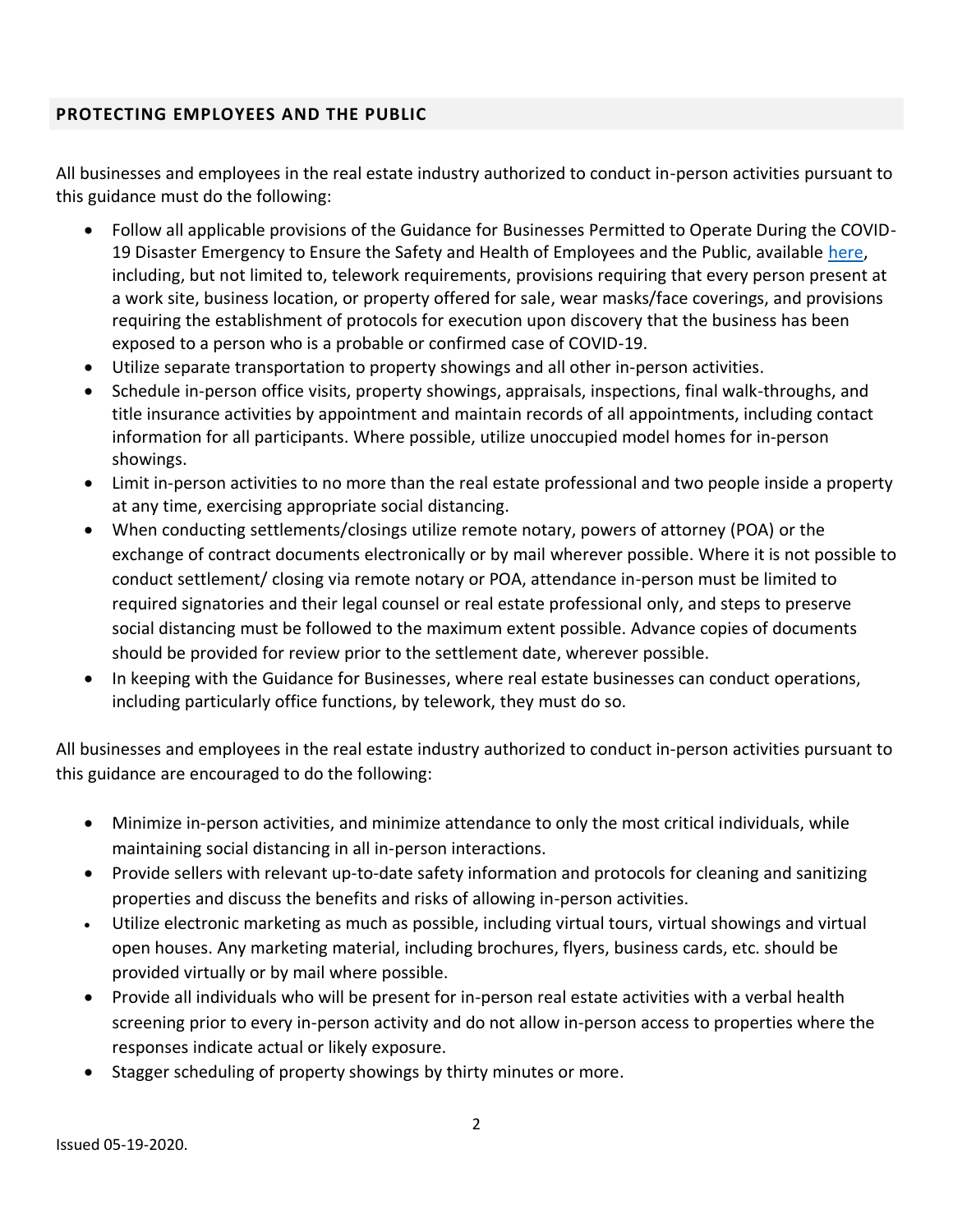- Avoid physical contact within the property by staging in advance to prevent the need for subsequent interaction with items such as lights, interior doors, drapes and blinds. Where physical contact is necessary, ensure that surfaces such as doorknobs, light switches, etc. are sanitized prior to the next showing or return of sellers.
- Minimize the time spent in the property by having discussions, including contract negotiations, with buyers away from the property or model homes via remote means (email, video conference, telephone, etc.) if possible. Model homes (and offices in model homes) may be open, but appointments with clients must be made in advance and all safety orders must be observed (including wearing masks on site).

All businesses and employees in the real estate industry authorized to conduct in-person activities pursuant to this guidance are prohibited from doing the following:

- Providing food during in-person activities;
- Conducting in-person group showings for either potential buyers or real estate professionals, including open houses, broker opens or office tours.

## **FURTHER GUIDANCE AND SUPPORT**

Answers to frequently asked questions (FAQs) involving application of the business safety order are available [here.](https://www.health.pa.gov/topics/Documents/Diseases%20and%20Conditions/COVID-19%20Workplace%20Safety%20Questions.pdf)

Businesses that have questions about the following topics may email the following resource accounts:

- Appraisals: st-appraise@pa.gov
- $\bullet$  Real Estate Professionals: ra-realestate@pa.gov
- $\bullet$  Banking and lending issues: banking-eplo@pa.gov

Help is available for people who are struggling with their mental or emotional health or feeling anxious or overly stressed. Contact the Crisis Text Line by texting PA to 741-741.

The Administration recognizes the difficulty of procuring materials businesses need to safely resume operations. If assistance is needed to locate masks and other supplies to carry out these required safety procedures, please visit DCED's Business2Business Interchange.

## **ENFORCEMENT**

Failure to strictly adhere to the requirements of this guidance may result in disciplinary actions up to and including suspension of licensure.

Law enforcement officers should refer to Enforcement Guidance available online [here.](https://www.psp.pa.gov/Documents/Public%20Documents/Letter%20LEO%20Community.pdf)